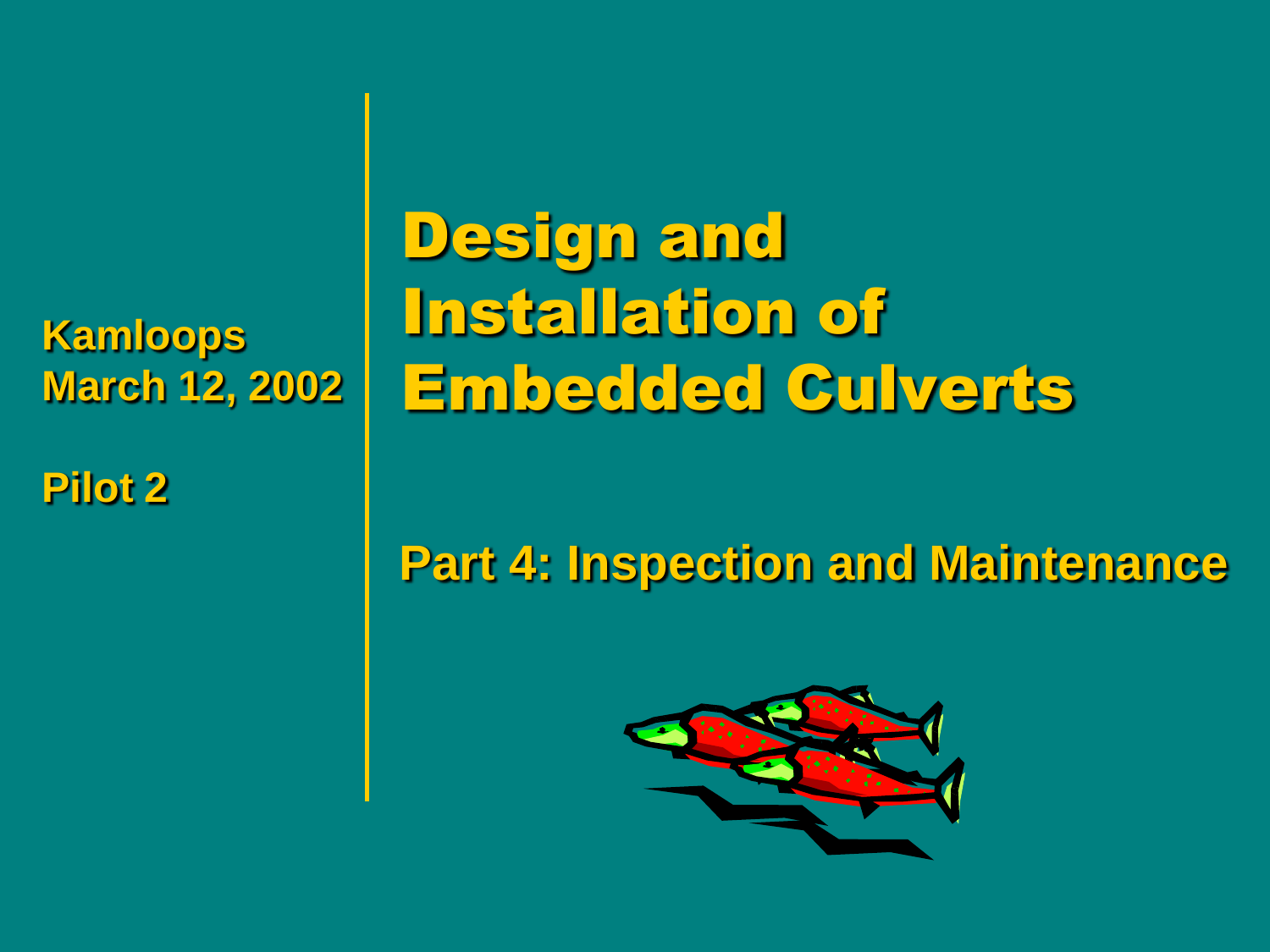



- **Ongoing inspection and maintenance of stream crossings and control structures must be conducted on a regular basis to ensure they:**
	- **Protect fish and fish habitat**
	- **Maintain safe fish passage**
	- **Reduce the risk of releasing sediment or other deleterious substances**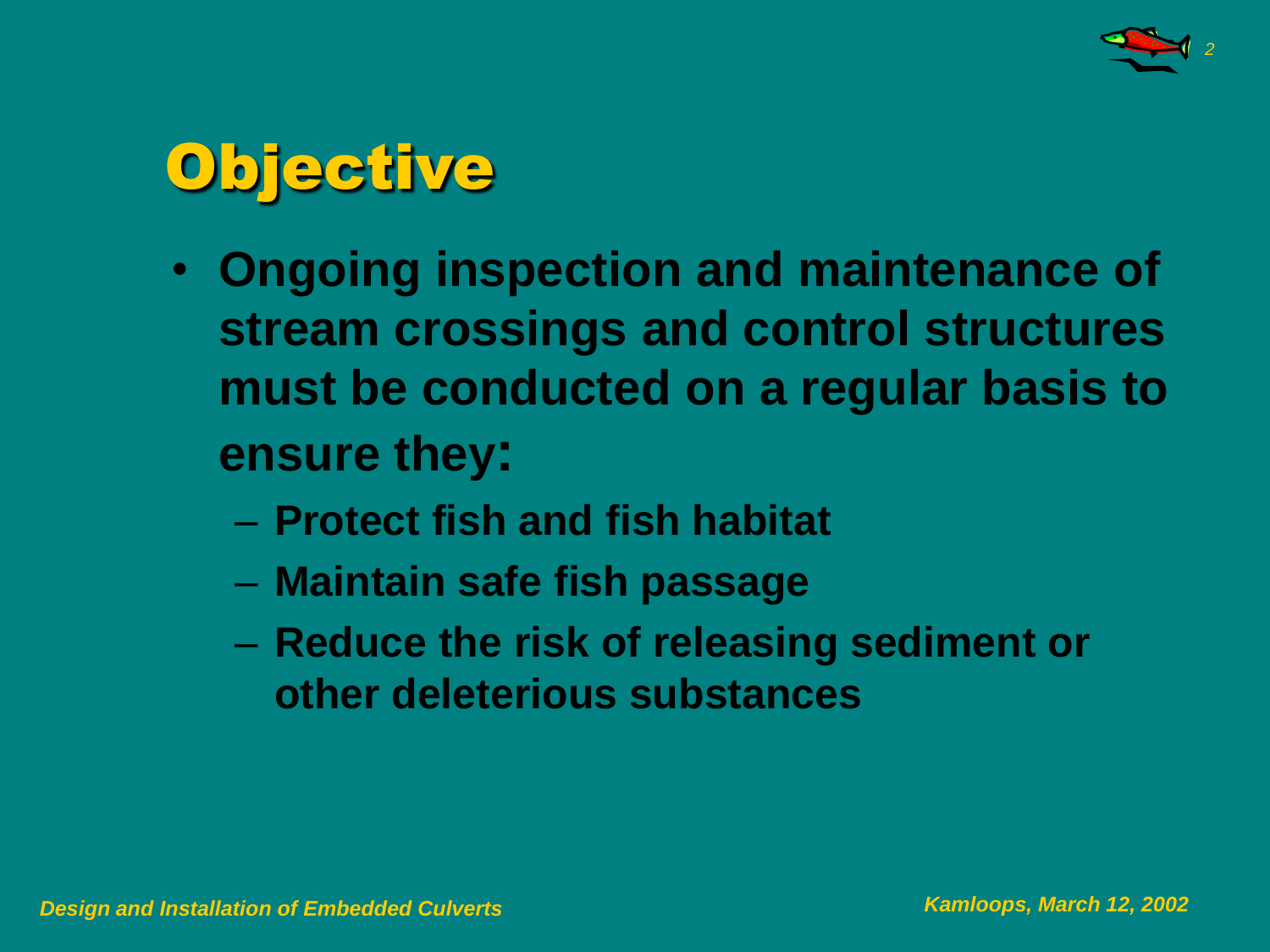

## Inspection and Maintenance

- **Embedded culvert should be inspected regularly for:**
	- **1. Substrate retainment**
	- **2. Flow**
	- **3. Scour/aggradation**
	- **4. Fill/culvert settlement and distortion**
	- **5. Debris**
	- **6. Riprap**
	- **7. Roadway sediment control**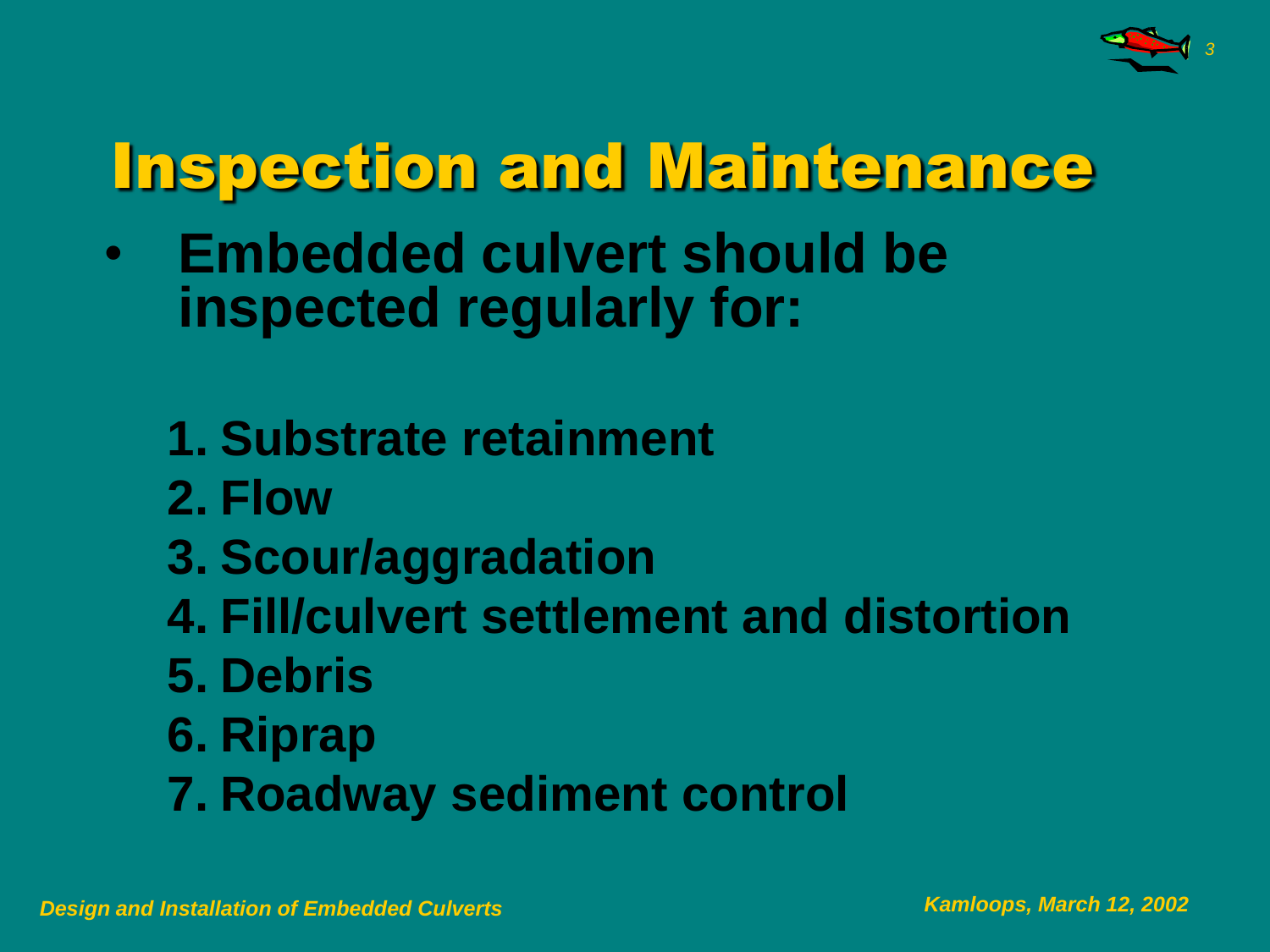

### 1. Substrate Retainment



- **If inspection reveals that substrate is not being retained, original design parameters should be reevaluated**
- **Simply replacing streambed substrate is not acceptable (may cause downstream pool infilling)**
- **Larger rock may have to be installed in a interlocking fashion**
- **Design discharge must be maintained**
- **Specialist consultation may be required**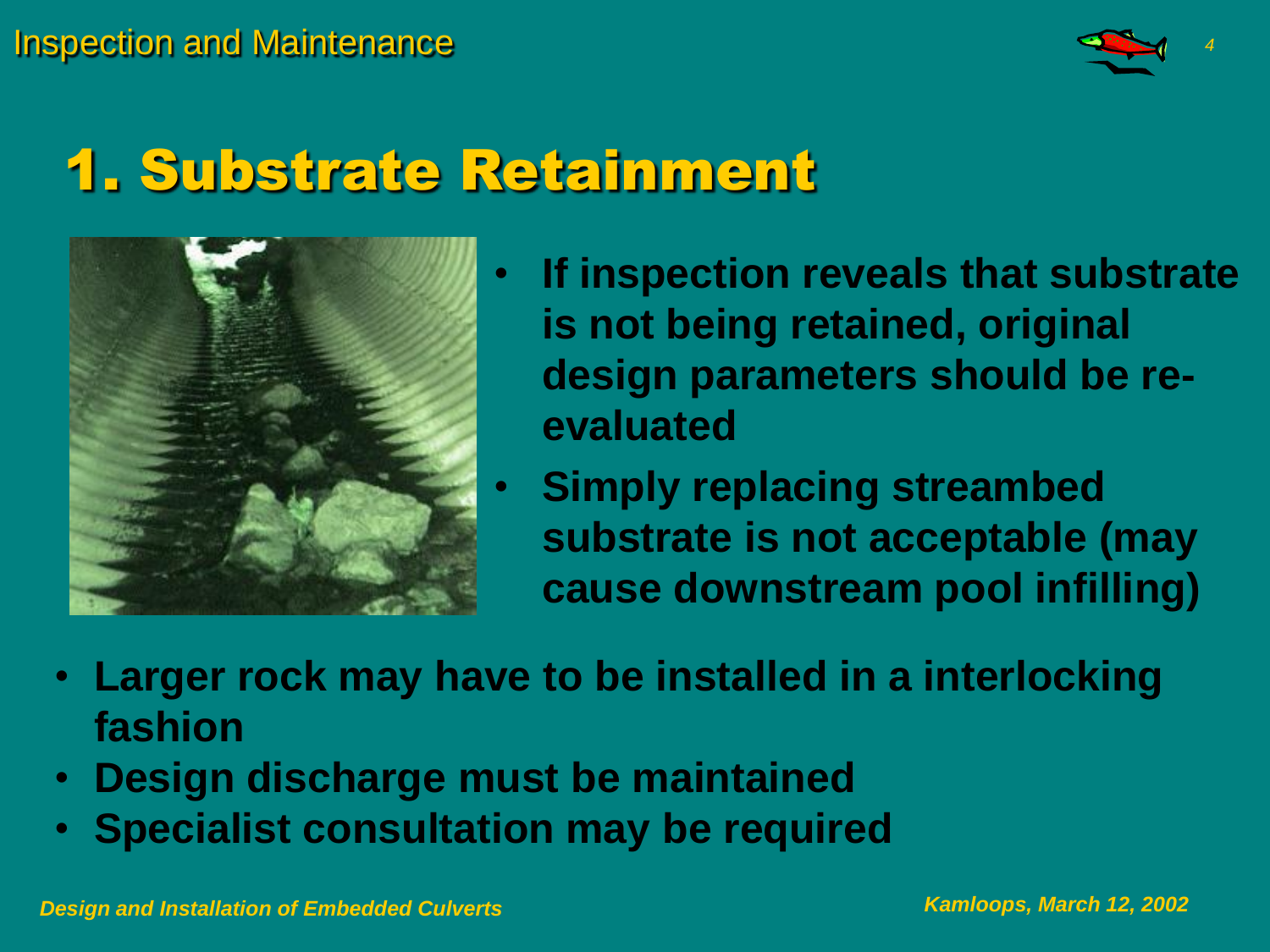

### 2. Flow

- **Inspect at low flow condition and after significant flood events**
- **Ensure water is remaining on the surface and that low channel exists for fish passage**



• **Fines may have to be washed into substrate and/or downstream weir installed**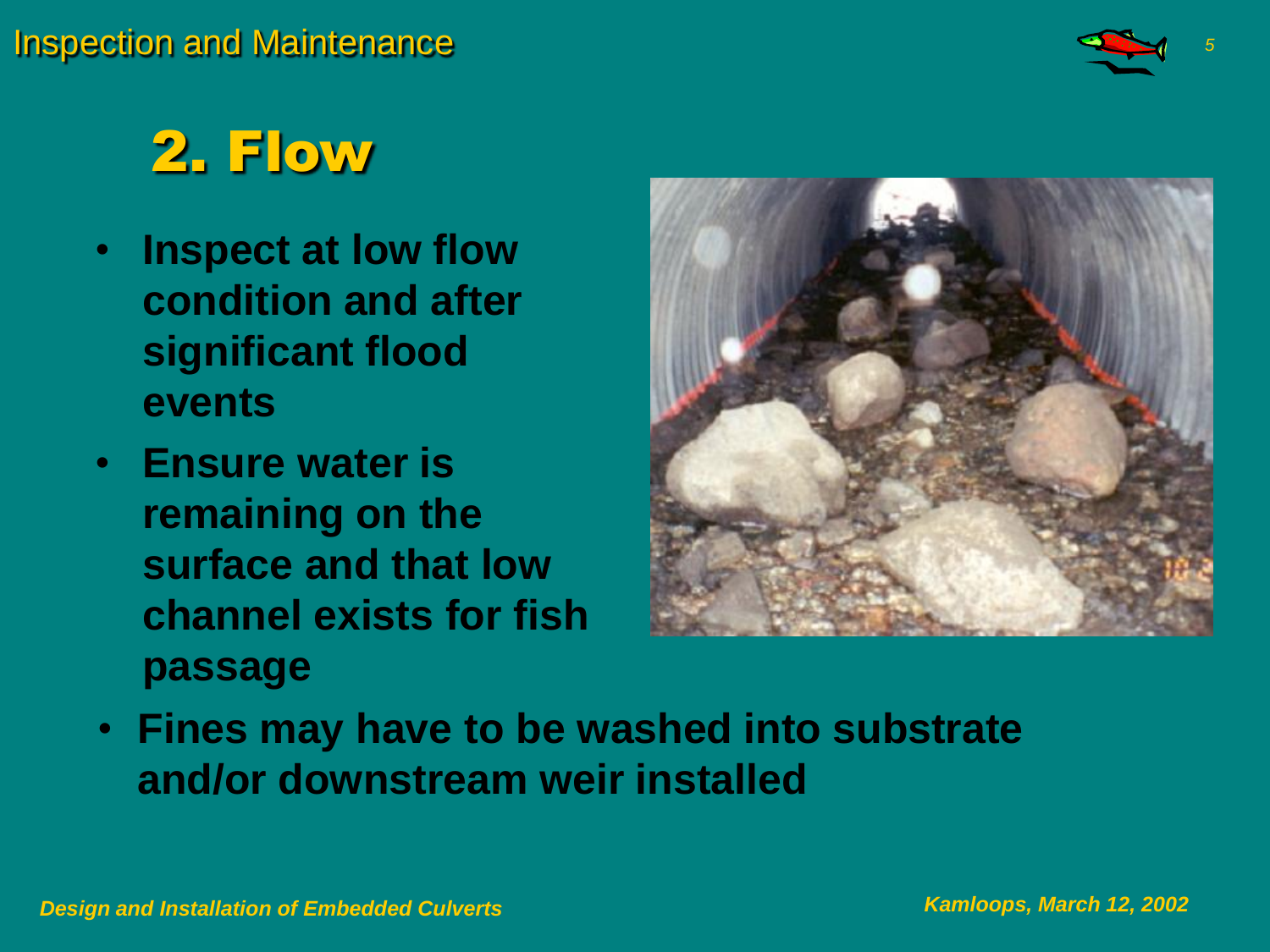

### 3. Scour

- **Inspect for scour at outlet and inlet**
- **Inspect for streambed aggradation upstream or downstream**
- **Maintain downstream weir**

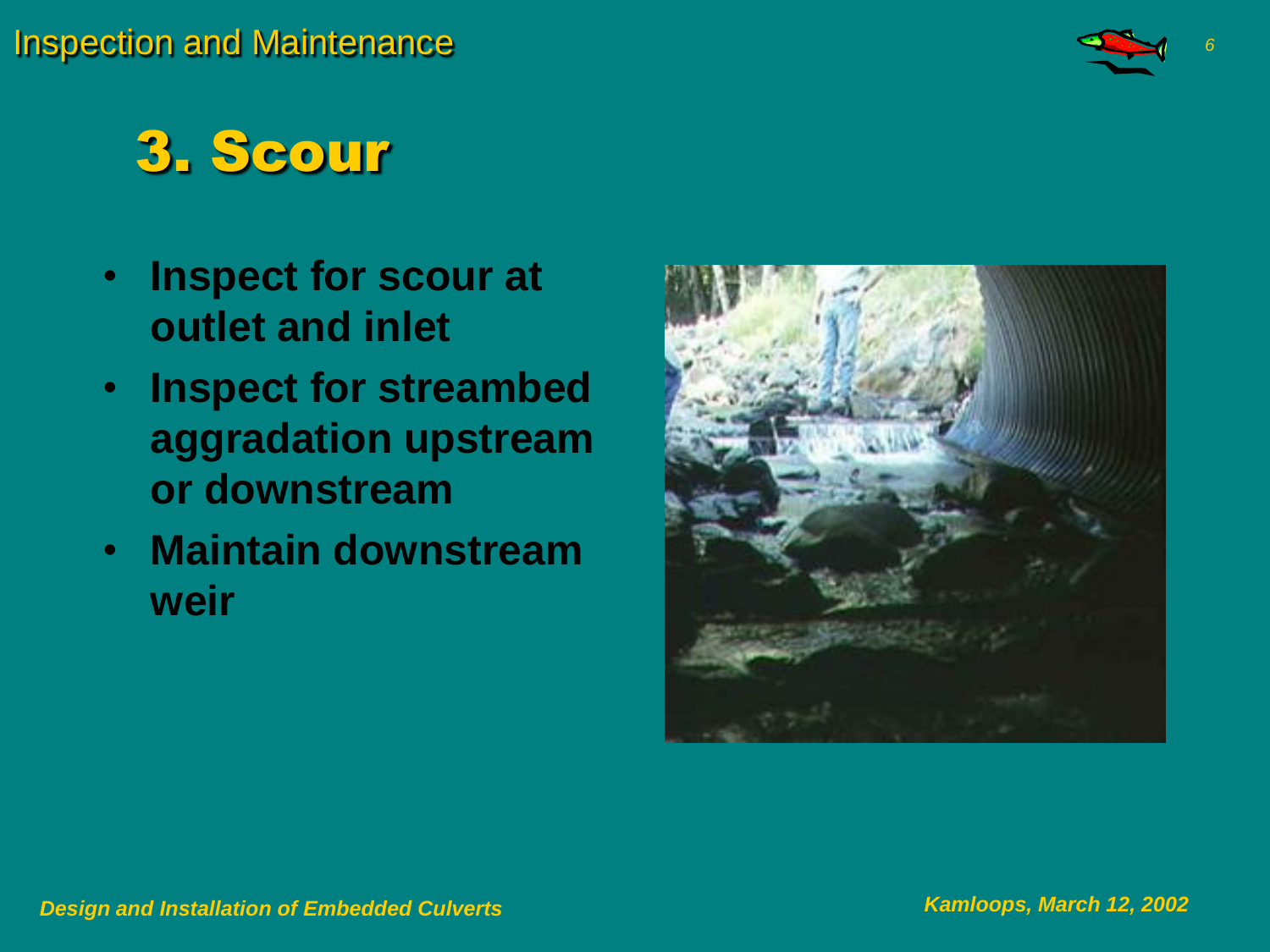

### 4. Fill Settlement and Culvert **Distortion**

• **Fill/culvert should be inspected for settlement and distortion**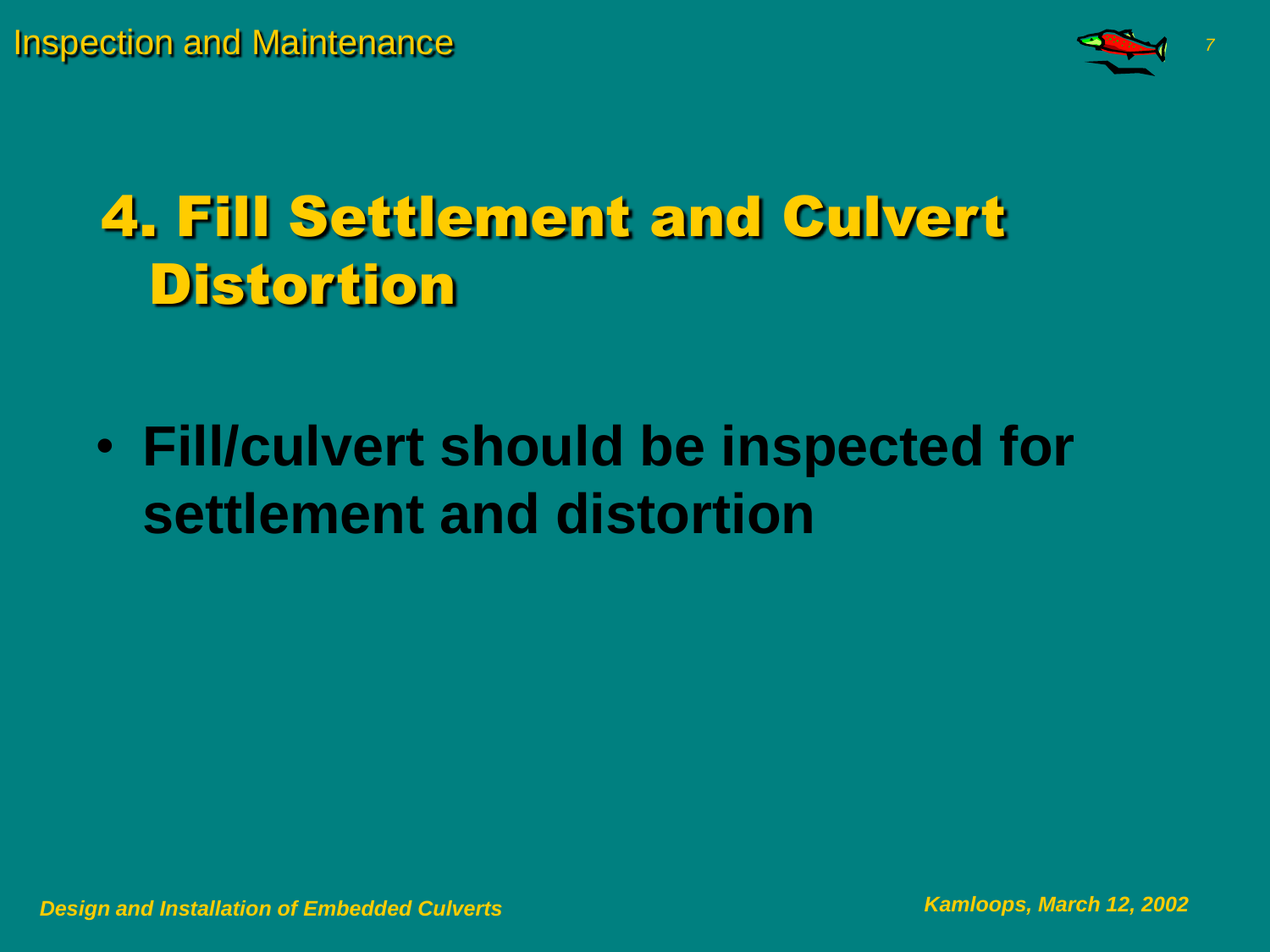

### 5. Debris



• **Culvert should be cleared of debris as soon as possible**

#### • **Trash racks may be designed and installed to accommodate fish passage**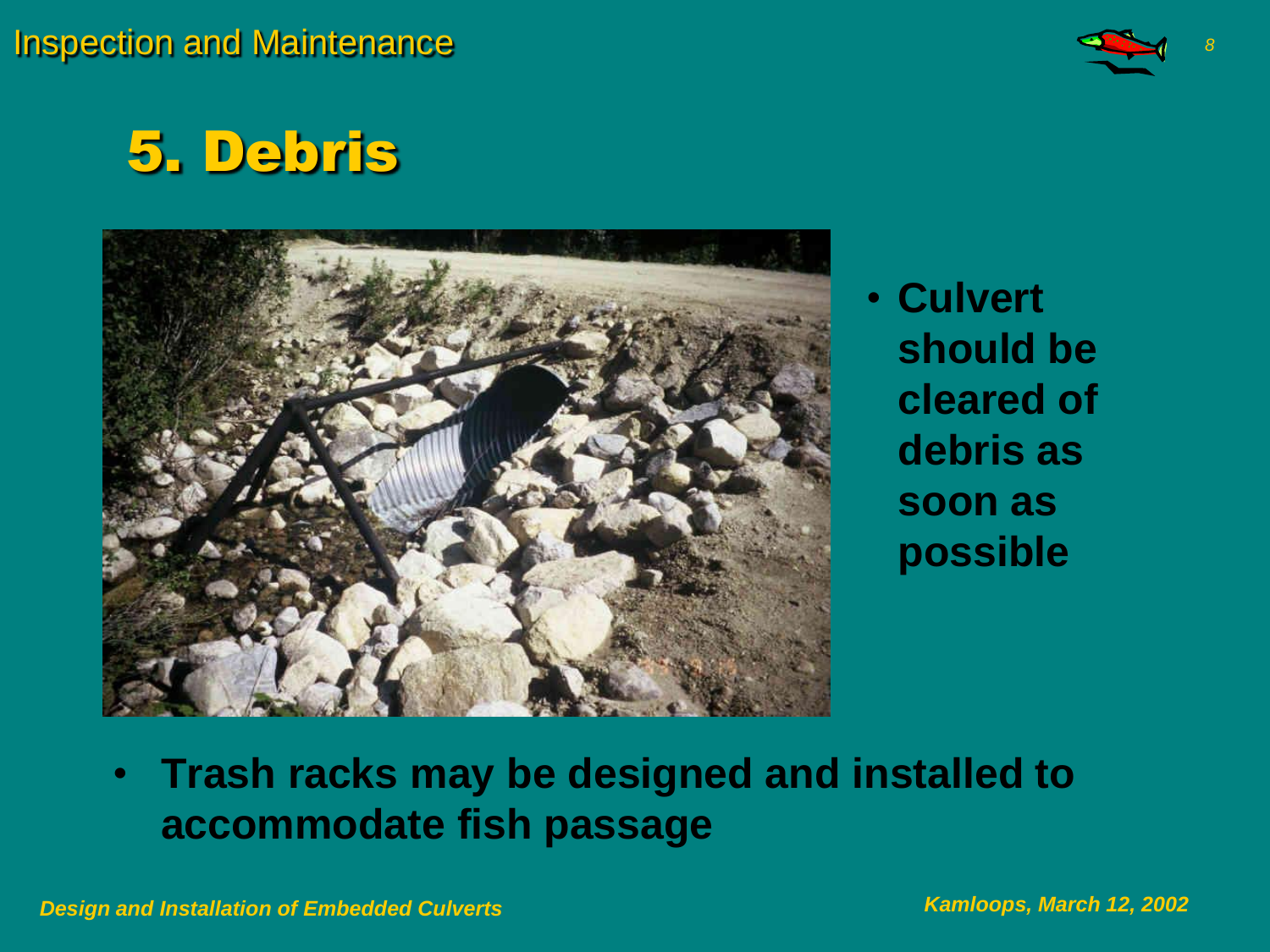Inspection and Maintenance *<sup>9</sup>*



### 6. Riprap



• **Riprap should be inspected and augmented or replaced as required.**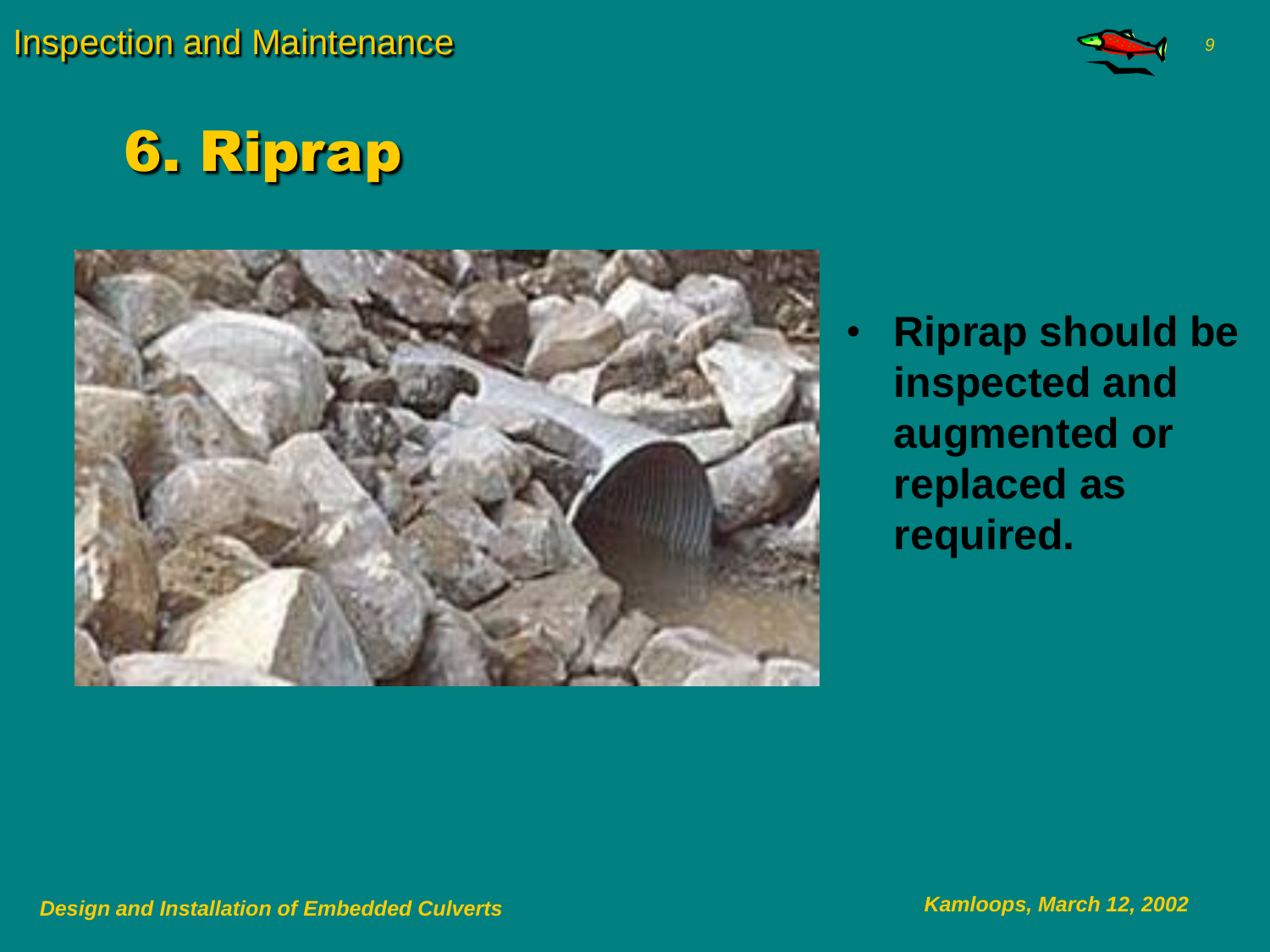

### 7. Roadway Sediment Control

- **Instruct grader operators to prevent blading material into stream**
- **Maintain existing vegetation inside ditch closest to the steam to allow for filtering sediment**
- **Ensure cross drains and ditch blocks are functioning**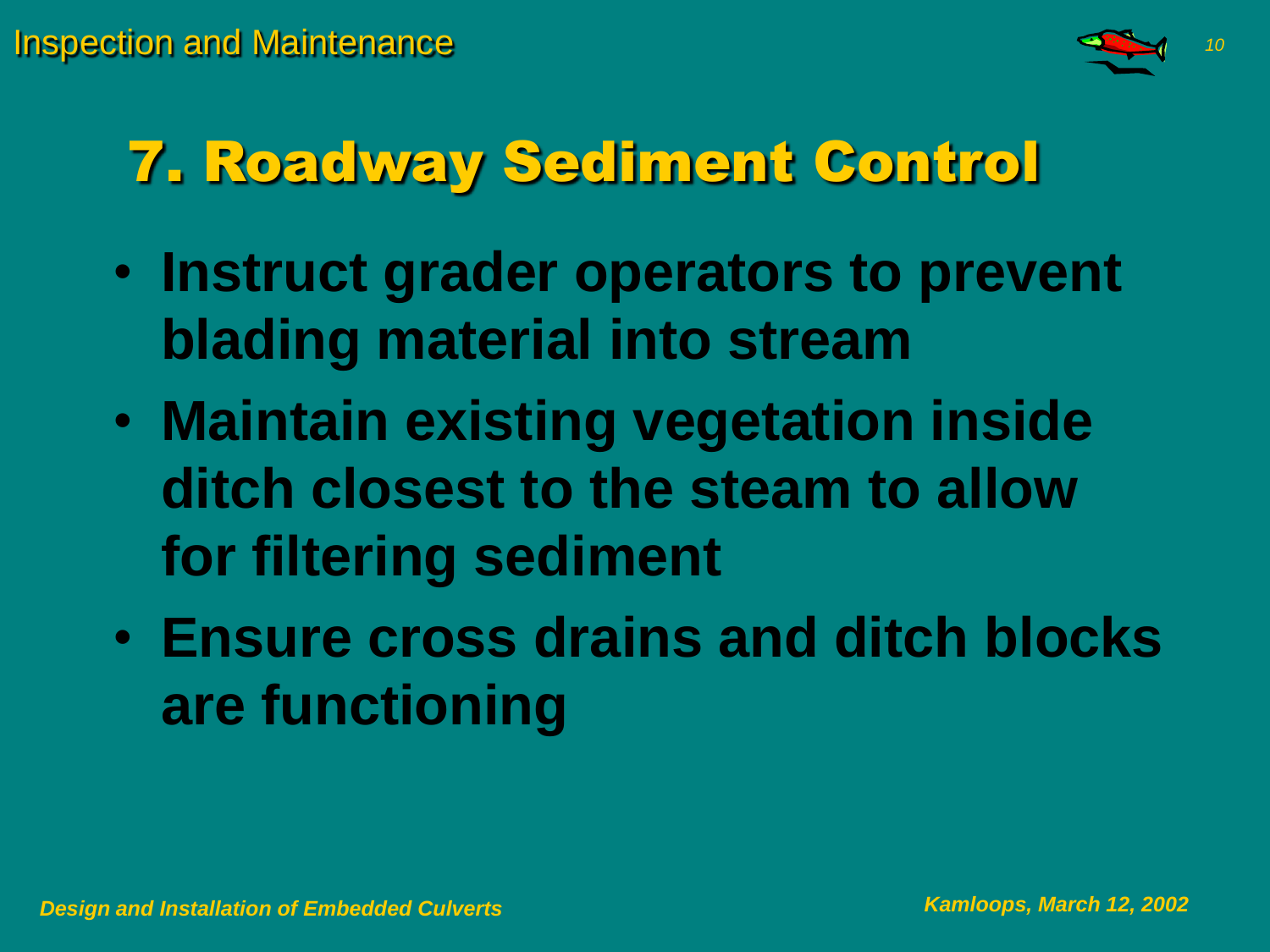

### 7. Roadway Sediment Control

- **Maintain vegetation by hydroseeding and fertilizing**
- **Ensure ditch outflows near the crossing discharge onto vegetated area, into a sump or other sediment control device and not directly into stream**
- **Maintain or reinstall all permanent erosion control devices**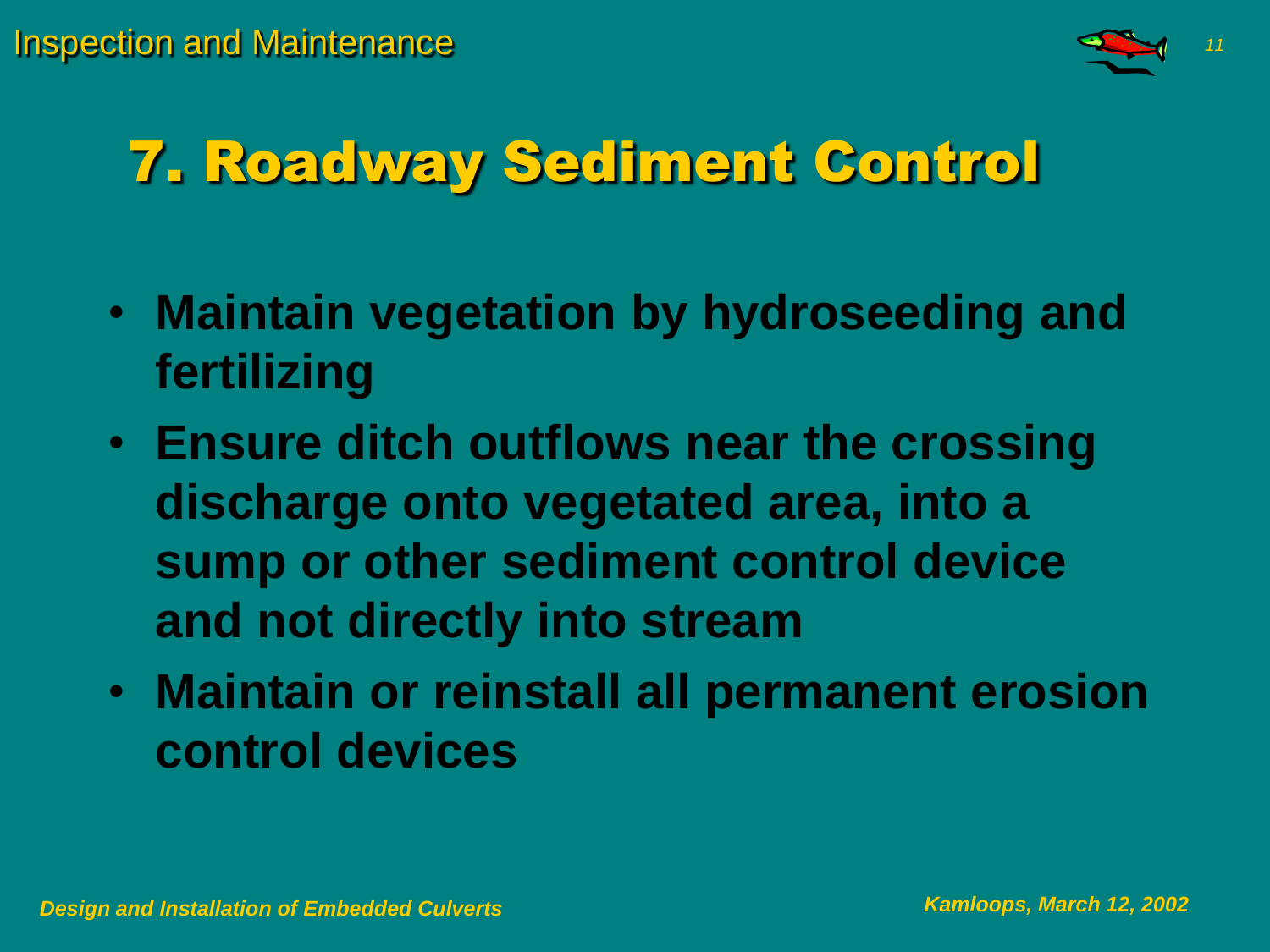

### Summary

- **Inspection and maintenance is key in keeping embedded culverts functioning properly.**
- **Areas to focus on:**
	- **Substrate retainment**
	- **Flow**
	- **Scour/aggradation**
	- **Fill/culvert settlement and distortion**
	- **Debris**
	- **Riprap**
	- **Roadway sediment control**